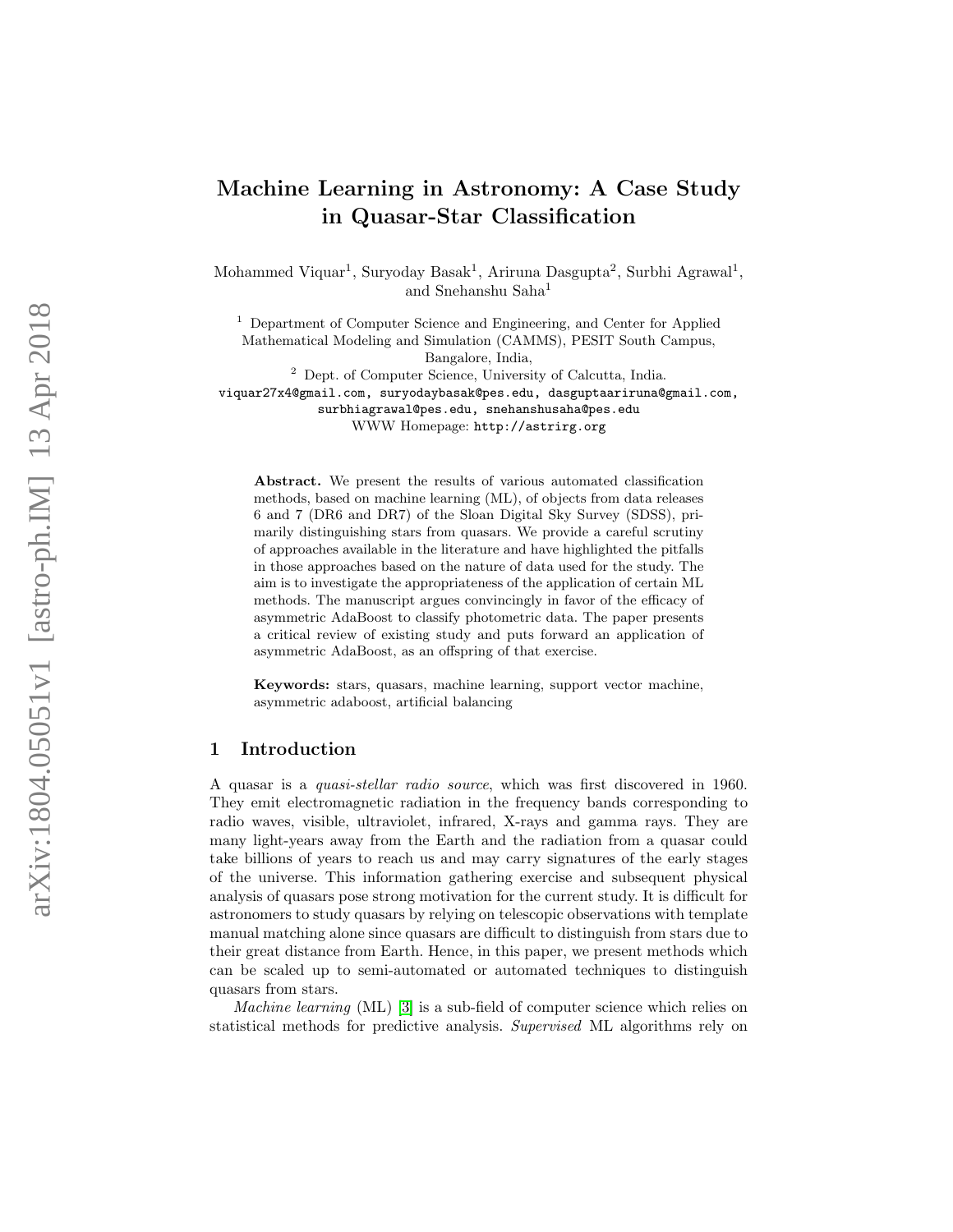a representative sample of data to make predictions of class-belongingness for new or incoming data. The methods we elucidate in this paper use supervised machine learning approaches with proper bias handling in the data. The ML algorithms that we have tried are support vector machines (SVM), SVM and K nearest neighbor hybrid (SVM-KNN), AdaBoost, and asymmetric AdaBoost. Of these four methods, SVM and SVM-KNN have been previously tried for quasarstar classification, but we improve upon the performance (and the justification for using them) by introducing methods of bias-handling. To the best of our knowledge, AdaBoost and asymmetric AdaBoost have not been previously tried to solve this problem. To contrast the effects of bias that arise due to the imbalance in the data, we have performed the experiments on naturally imbalanced as well as artificially balanced data sets.

The outcome of this research is two-fold. The first, to assert appropriate models for the separation of stars and quasars; and the second, to provide a solid reasoning for selecting these models, and consequently establishing a set of best practices for data scientific research in astronomy.

# 2 Literature Survey

Support vector machine (SVM) is one of the most widely used and powerful ML methods. The authors in [\[6\]](#page-9-1) attempted to solve the quasars-stars classification problem by using SVM to classify the star and quasar samples that are present in the Sloan Digital Sky Survey (SDSS) database. [\[4\]](#page-9-2) used SVM for classifying stars, galaxies, and quasars. Both of them use nonlinear radial basis function (RBF or Gaussian) kernel. Although the accuracies reported were high, a justification of selection of the RBF kernel was not forthcoming. The authors in the present manuscript have performed a linear separability test on the data set, discussed in Section [4,](#page-2-0) which clearly shows that the data is mostly linearly separable and hence, a linear SVM can be used. [\[9\]](#page-9-3) used an SVM-KNN method which is a combination of SVM and KNN. SVM-KNN improves the performance of SVM by using KNN to better classify the samples which occur near the boundary (hyperplane) constructed by the SVM learner. In other works, decision tree classifiers are also used for star-galaxy separation [\[12\]](#page-9-4).

If data are linearly separable, then SVM may be implemented using a linear kernel. The absence of linear separability may justify SVM implementation in conjunction with the RBF kernel. In [\[4\]](#page-9-2), [\[6\]](#page-9-1) and [\[9\]](#page-9-3), such an exploration is not reported. Moreover, the class dominance was ignored by [\[4\]](#page-9-2), [\[6\]](#page-9-1) and [\[9\]](#page-9-3). Class dominance must be considered; otherwise, the accuracy of classification obtained will be biased by the dominant class and it will always be numerically very high. We have performed *artificial balancing* of data to counter the effects of class bias; the process of artificial balancing has been elaborated in [4.1.](#page-2-1) In addition to using previously tried ML models with improvements on bias-handling, in this paper, we explore asymmetric AdaBoost, which is a method designed to handle imbalanced datasets.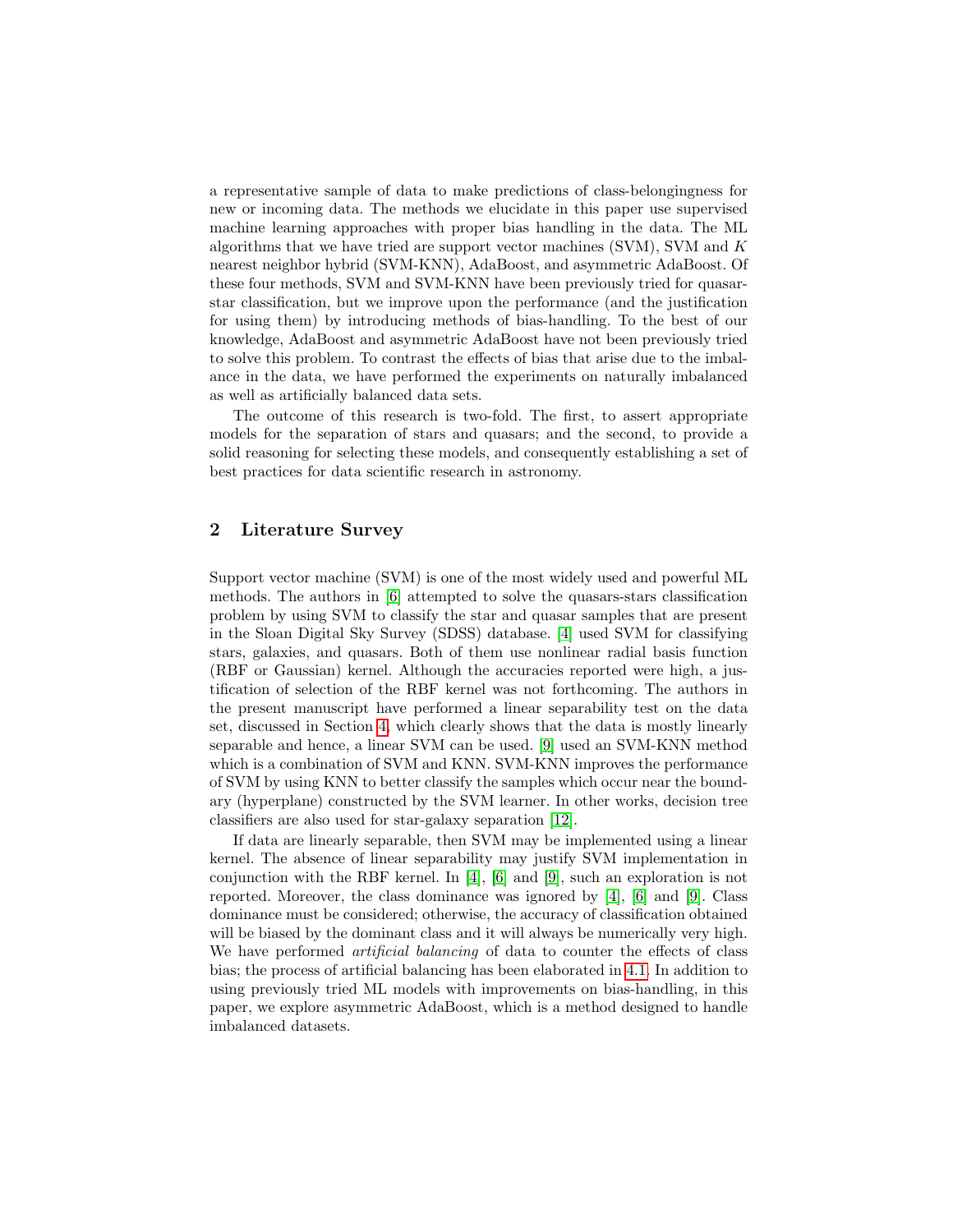# 3 Data Acquisition

The Sloan Digital Sky Survey (SDSS) is the most extensive redshift survey of the Universe, whose data collection began in 1998. Data release (here on, just DR) 6 [\[2\]](#page-9-5), comprises of the complete imaging over the northern Galactic cap. As a part of this survey, about 287 million objects are registered, over 9583  $\text{deg}^2$ . More than 1.27 million spectra are available from this survey in the u, g, r, i and z bands. DR7 [\[1\]](#page-9-6), released in 2009, covers  $11,663$  deg<sup>2</sup> of the sky. The DR7 was the end of the SDSS-II phase. This catalog contains the same five bands of data as in the DR6, but of 357 million distinct objects. All of the data that is released by SDSS is made available over the Internet [\[10\]](#page-9-7). The SkyServer provides interfaces for querying and obtaining data as per a user's needs. Using the available interfaces, spectral data, as well as images, can be obtained [\[11\]](#page-9-8). The data are available for non-commercial use only, without written permission. From this data, we make use of the classes of quasars and stars and extend the work done by  $[4]$ ,  $[6]$  and  $[9]$ .

# <span id="page-2-0"></span>4 Method

### <span id="page-2-1"></span>4.1 Artificial Balancing of Data

Artificial balancing of data needs to be performed such that the classes present in the dataset used for training a model don not present a bias to the learning algorithm. The ratio of the number of quasars to the number of stars is 7:1, and hence, either class is not equally represented to the classifier. In quasarstar classification, the stars' class dominates the quasars' class. This causes an increase in the influence of the stars' class on the learning algorithm and results in a higher accuracy of classification. In artificial balancing, an equal number of samples from both the classes are taken for training the classifier. This eliminates the class bias and the data imbalance.

Without artificial balancing, the dataset used for analysis uses a larger number of samples belonging to the stars' class as compared to the number of samples in the quasars' class. The samples that are classified as belonging to the stars' class are more when compared to the number of samples classified as belonging to the quasars' class as the voting for the dominating class increases with imbalance and results in a higher accuracy of classification. Hence, the voting for the stars' class was found to be 99.41% which is higher than the voting of quasars, which is 98.19%, by [\[9\]](#page-9-3). The accuracy claimed is doubtful as data imbalance and class bias is prevalent.

#### 4.2 Separability Test

A separability test is used to determine the nature of the separability of data. In particular, if the data are not linearly separable, certain classifiers may not work well or may not be appropriate.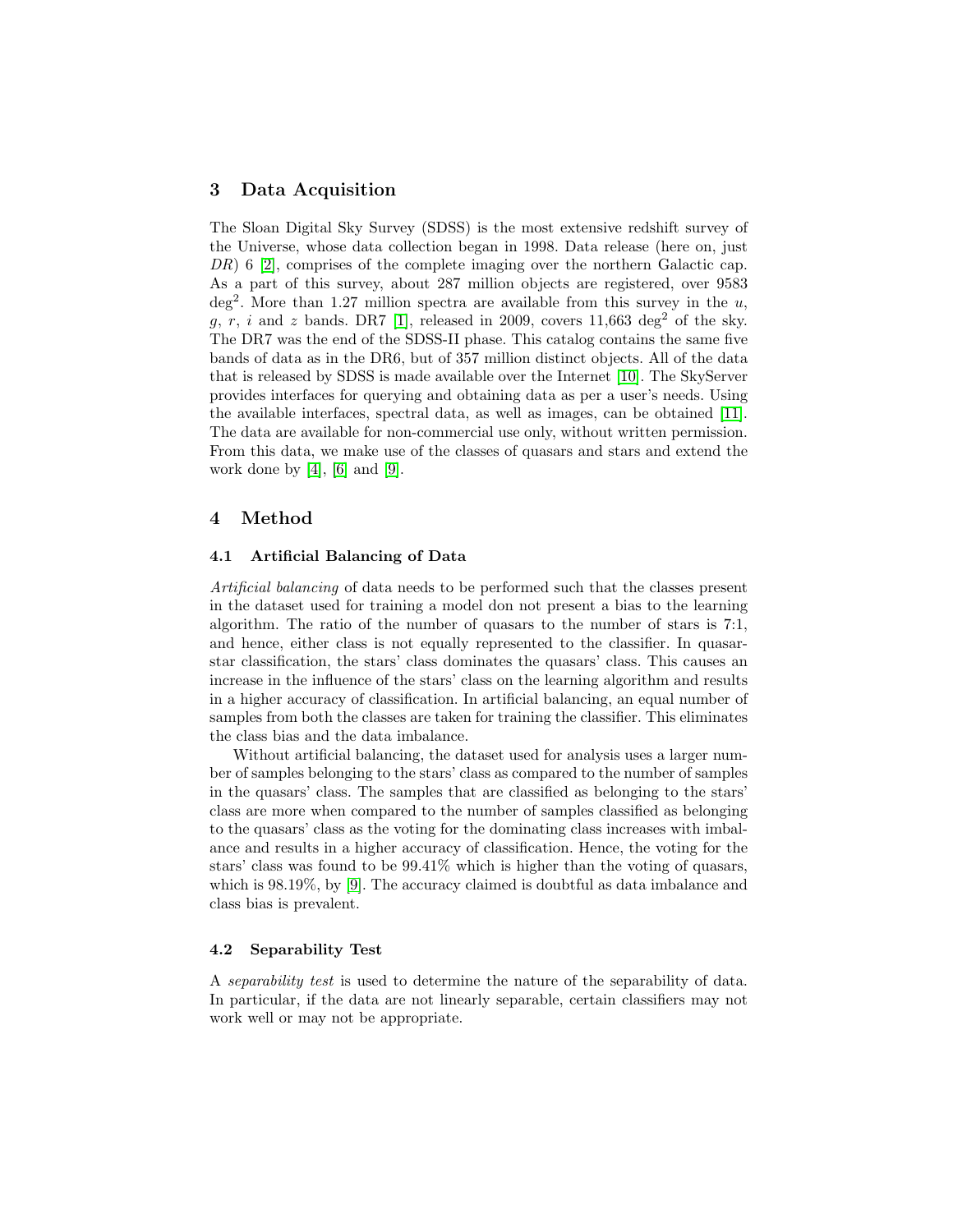

Fig. 1. Convex hulls across every pair of features show that the two classes can be approximately wrapped into two separate, non-overlapping polygons when considering redshift as a feature. The data points belonging to the class of quasars are plotted in red, and those belonging to the class of stars are plotted in blue.

The convex hulls of different classes in the dataset provides us with an indication of separability: the convex hull of a given set of points is the smallest n-dimensional polygon which can adequately envelope all the points in the respective set. In general, if the convex hull of at least any two classes of any data set intersects or overlaps, then it may be concluded that the classes in the data are not linearly separable.

In the existing literature on quasars-stars classification, there a strong justification is not provided for the use of an RBF kernel. However, in the Figure 1, is observed that the majority of the data belonging to the class of stars are not present within the convex hull of the class of quasars. Thus, the two classes in the dataset are mostly linearly separable and SVM can be used here. Since the data exhibits linear separability, an RBF kernel need not be used.

#### 4.3 Support Vector Machine

An SVM classifier requires the data to be separable so that it is possible to yield a hyperplane separating both the classes. Consider a set of  $n$  samples from the data set and two classes  $C_1$  and  $C_2$  corresponding to quasars and stars, or vice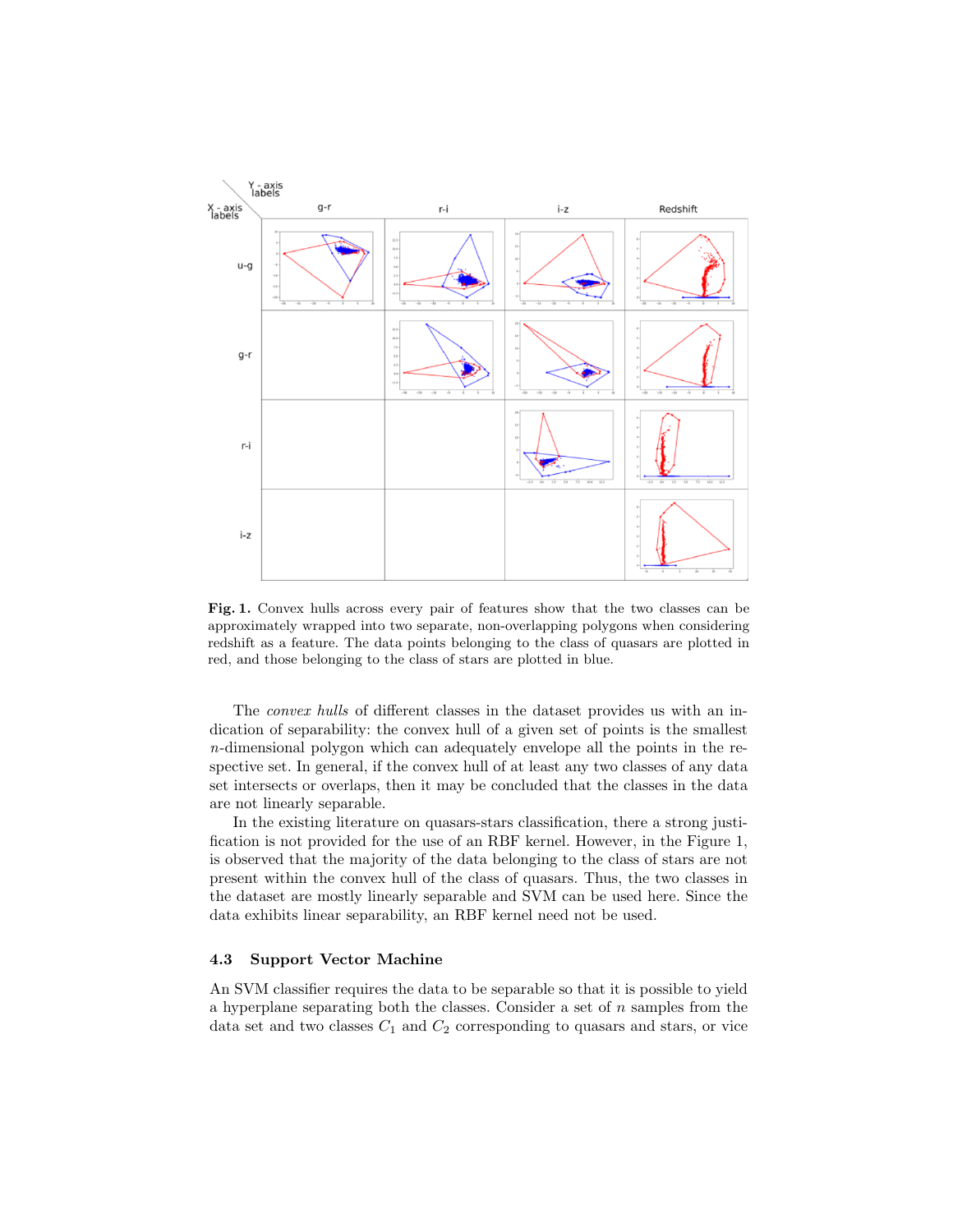versa. Let  $x$  be the input matrix with  $n$  rows corresponding to the  $n$  data points and an array y with n elements, where the  $j<sup>th</sup>$  element of y is the class label of the  $j<sup>th</sup>$  row in x. Out of the set of n points, a pair of points, created by taking one from either class, is used to create a support vector S. Each point is then added to the support vector S. The position of samples from both the classes are determined in a 5-dimensional support vector (the five dimensions being  $u - g$ ,  $g - r$ ,  $r - i$ ,  $i - z$ , and  $Z$ ); any points which are geometrically present on the wrong side of the hyperplane by virtue of their class belongingness are added to a vector V such that  $S = S \cup V$ . If any coefficients are negative due to the addition of  $V$  to  $S$ , then such points are pruned.

#### 4.4 SVM-KNN

The K-nearest neighbor (KNN) classifier is a simple method for algorithmic classification, based on geometric similarity of the K closest training samples in the feature space. When a previously unobserved sample is fed for classification to the  $K - NN$  classifier, it searches the feature space for the K samples which are closest to the test sample. The  $K$  closest samples may belong to different classes; the learning algorithm selects the class to which the majority of the K nearest samples belong and determines it to be the class to which the test sample belongs. Here, the parameter  $K$  needs to be fed as an input and often depends on the data being explored. However, in practice, a value of K between 7 and 11 works well [\[7\]](#page-9-9).

#### 4.5 AdaBoost

Adaptive Boost or AdaBoost [\[5\]](#page-9-10) is a general ensemble learning approach that makes use of the results of multiple weak learners to make a strong prediction. AdaBoost works in multiple rounds by incrementally training weak learners, where each successive weak learner tries to classify the misclassified samples of the previous learner, with increased weights on the misclassified samples. AdaBoost can be used on any learning algorithm but the most popular learners for AdaBoost are short decision trees or decision stumps[\[3\]](#page-9-0). In the current study, the weak learners over which AdaBoost was used are decision trees with one level.

# 4.6 Asymmetric AdaBoost: Handling the Data Imbalance Problem Mathematically

The asymmetric AdaBoost algorithm [\[8\]](#page-9-11) aims to incorporate initial costs of misclassification in order to make the AdaBoost algorithm more sensitive to biases.

Consider a set of *n* training samples  $(\mathbf{x}_i, y_i; i = 1, 2, ..., n)$  where  $\mathbf{x}_i$  and  $y_i$ are the feature vector, and class label of the  $i^{th}$  sample respectively. Without loss of generality, it can be assumed that, the first  $m$  examples have class label  $y_i = 1; i = 1, 2, \ldots, m$ , and the remaining  $n - m$  examples have class label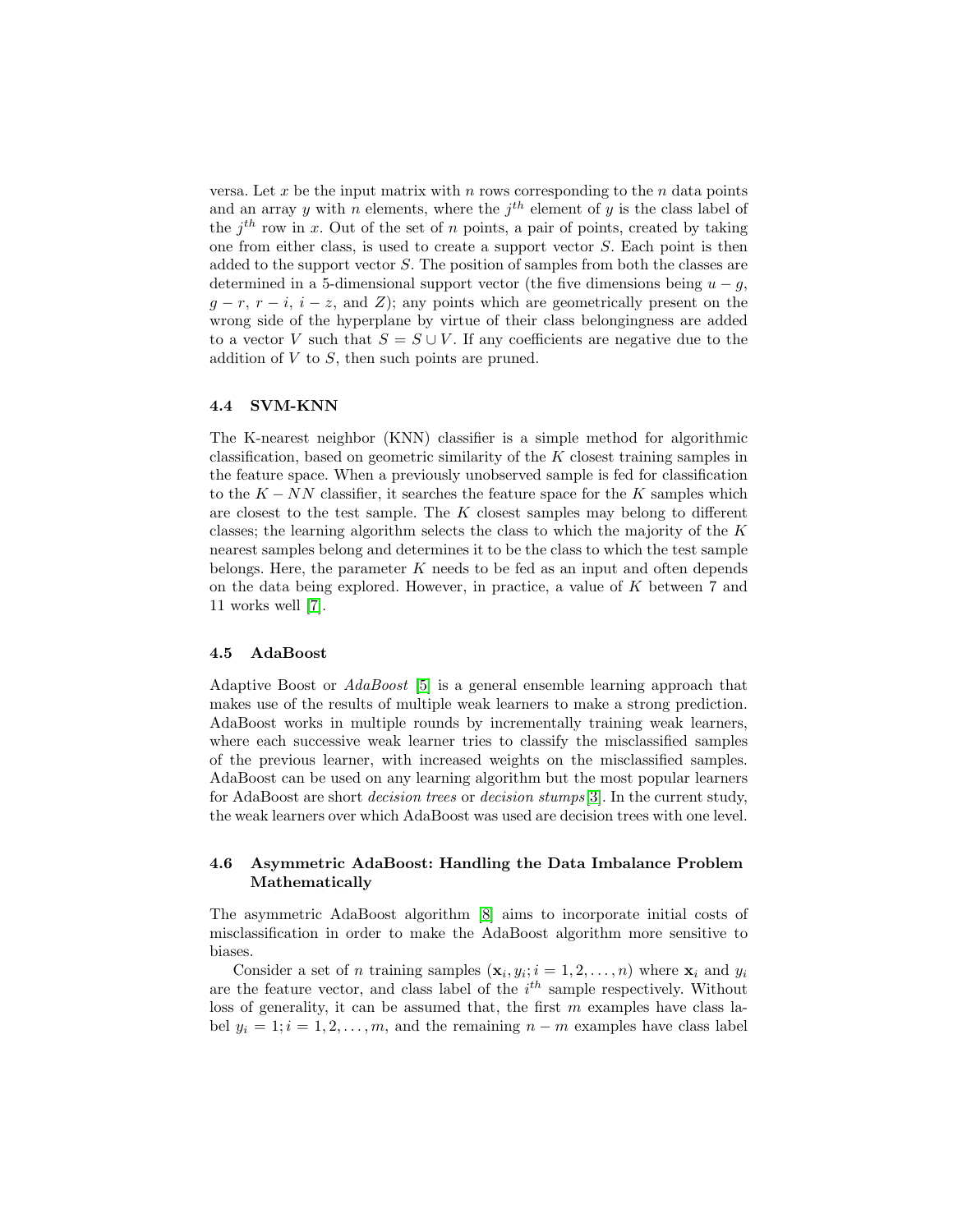$y_i = -1; i = m+1, m+2, \ldots, n$ , corresponding to the classes of quasars and stars respectively. Here,  $m = 74,463$  and  $n - m = 430,827$ . Let us define a weight distribution  $D_t(i); t = 1, 2, \ldots; i = 1, 2, \ldots, n$  over the whole training set where the index t denotes the  $t^{th}$  iteration of the AdaBoost algorithm, and the total number of iterations is equal to 1,000. The weak learner selects the best classifier according to the weight distribution. In regular AdaBoost, the initial weights are usually assigned as  $D_t(i) = 1/n$ ,  $\forall i$ . After each iteration, the weight distribution is modified in such a way that misclassified samples get a higher penalty than the correctly classified samples: this is similar to regular AdaBoost. However, an asymmetric behavior is observed in AdaBoost: while updating weights in successive iterations, it treats the misclassification of positive samples and negative samples equally. But there may be situations where misclassification of a positive sample may be more expensive than that of a negative sample, which introduces an asymmetry to the problem. Asymmetry can also be introduced when the number of samples belonging to one class dominates over that of the other. The classification power of regular AdaBoost diminishes as such asymmetry increases.

# 5 Results

#### 5.1 Results Obtained Using the Unbalanced Data Set

The ROC curves of SVM, SVM-KNN, and AdaBoost on an unbalanced dataset are shown in Figures [2\(](#page-7-0)a), 2(b), and 2(c) respectively. The accuracies of these methods are 98.6%, 98.86%, and 97.2% respectively, shown in Table [1.](#page-5-0) Notably, the difference between the sensitivity and specificity of SVM and SVM-KNN is approximately 9%.

<span id="page-5-0"></span>Table 1. Results of classification of unbalanced dataset: F-score is an essential measure of the performance of any classifier applied to an unbalanced dataset, which has been ignored in the available literature.

| Methods                                | $ Accuracy (\%) Sensitivity Specificity Fscore $ |        |        |        |
|----------------------------------------|--------------------------------------------------|--------|--------|--------|
| <b>SVM</b>                             | 98.6                                             | 0.9150 | 0.9937 | 0.9551 |
| <b>SVM-KNN</b>                         | 98.86                                            | 0.9159 |        | 0.9159 |
| AdaBoost                               | 97.2                                             | 0.9012 | 0.9129 | 0.9406 |
| Asymmetric AdaBoost (new contribution) | 99.99                                            |        |        |        |

#### 5.2 Results After Artificially Balancing the Data Set

The ROC curves of SVM, SVM-KNN, and AdaBoost after artificial balancing are shown in Figures [2\(](#page-7-0)a), 2(b), and 2(c) respectively. The accuracies of these methods are 96.92%, 97.87%, and 96.54% respectively, shown in Table [2.](#page-6-0) Notably, the difference between the sensitivity and specificity of all the models is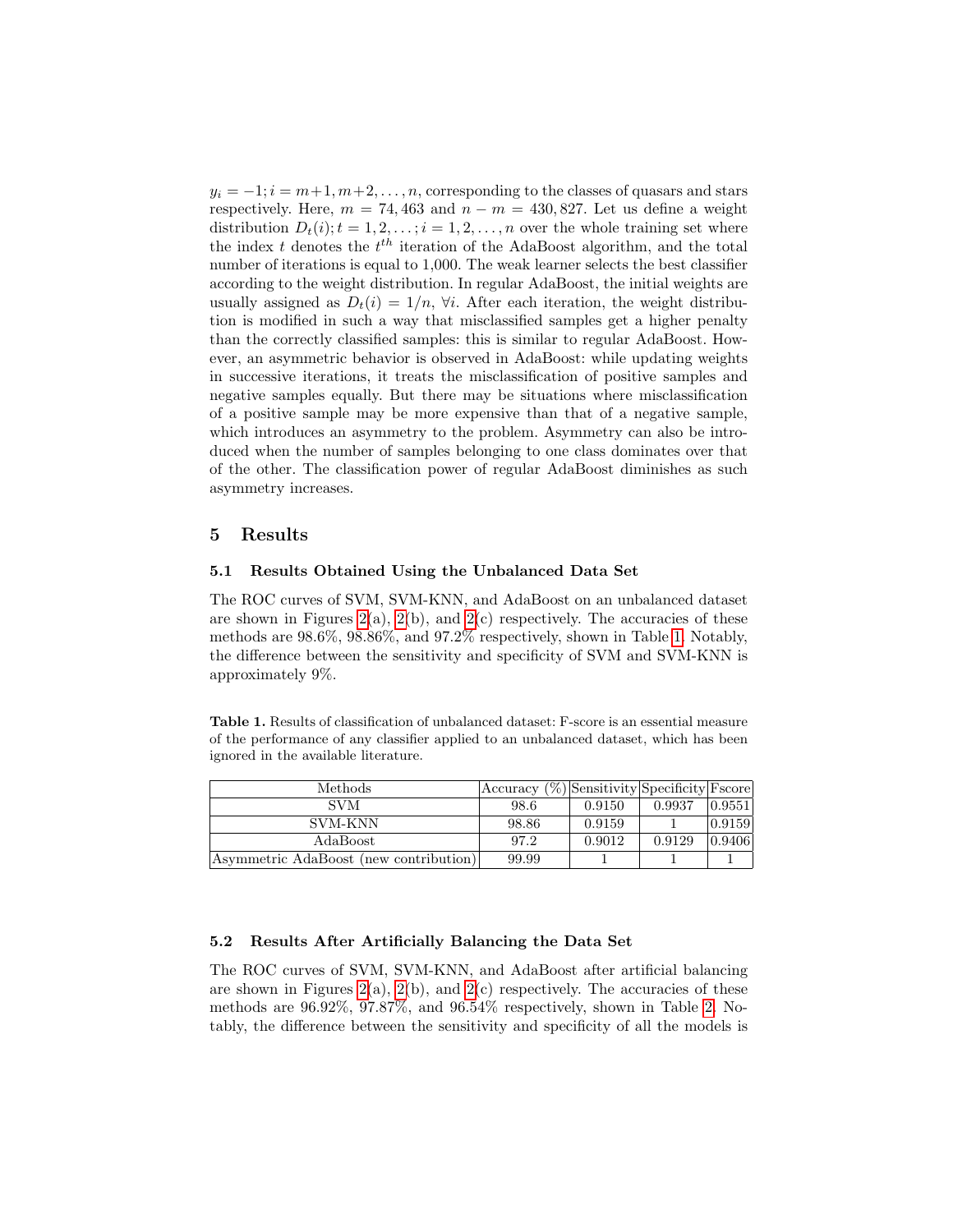negligible; in the case of AdaBoost, both the sensitivity and specificity are about 5% higher compared to the values attained with an unbalanced dataset. In this case, there is no requirement to report the F-Score as it is a metric that should be used in the case of unbalanced or biased datasets. The method of artificial balancing does well to reduce the effects of bias, as seen from the small difference between sensitivity and specificity.

<span id="page-6-0"></span>Table 2. Results of classification of balanced dataset: the accuracy of classification drops when data is balanced.

| Methods  | $ Accuracy (\%)$ Sensitivity Specificity |        |        |
|----------|------------------------------------------|--------|--------|
| SVM.     | 96.92                                    | 0.9576 | 0.9808 |
| SVM-KNN  | 97.87                                    | 0.9575 |        |
| AdaBoost | 96.54                                    | 0.9663 | 0.9645 |

#### 5.3 Results of the Asymmetric AdaBoost Classifier

The entire dataset was split into training and testing sets. Weights were assigned to both the classes: the stars class was assigned a weight of 0.10 and the weight of the quasar class is kept constant, and equal to 1 (these numbers were selected based on iterative experimentation with different values of initial weights). The mean accuracy of classification was 99.9995% after running the asymmetric AdaBoost classifier for 1000 iterations. The ROC curve of this method is shown in Figure  $2(g)$ .

Simply put, an appropriate weight initialization arrives at the best weight distribution for a given number of estimators faster than equal initial weights. The ROC curve plotted for asymmetric AdaBoost is shown in Figure  $2(g)$ . Asymmetric AdaBoost tends to classify positives samples more carefully when compared to negative samples as it corrects the misclassification. Its precision and recall values are found to be equal to 1. The value of F-score is also equal to 1, shown in Table [1.](#page-5-0)

In the design of any experiment, there exists an inherent trade-off between good results and time of execution. Using asymmetric AdaBoost improves the time of execution, while best-preserving accuracy.

Table 3. Comparison of accuracies of classification achieved by Gao et al. (2008), Elting et al. (2008), Peng et al. (2013) before and after artificial balancing: accuracy drops after balancing.

| Methods                | Accuracy before Balancing(%) Accuracy after Balancing(%) |       |
|------------------------|----------------------------------------------------------|-------|
| Gao et al. (2008)      | 97.55                                                    | 96.92 |
| Elting et al. $(2008)$ | 98.5                                                     | 96.92 |
| Peng et al. $(2013)$   | 98.85                                                    | 97.87 |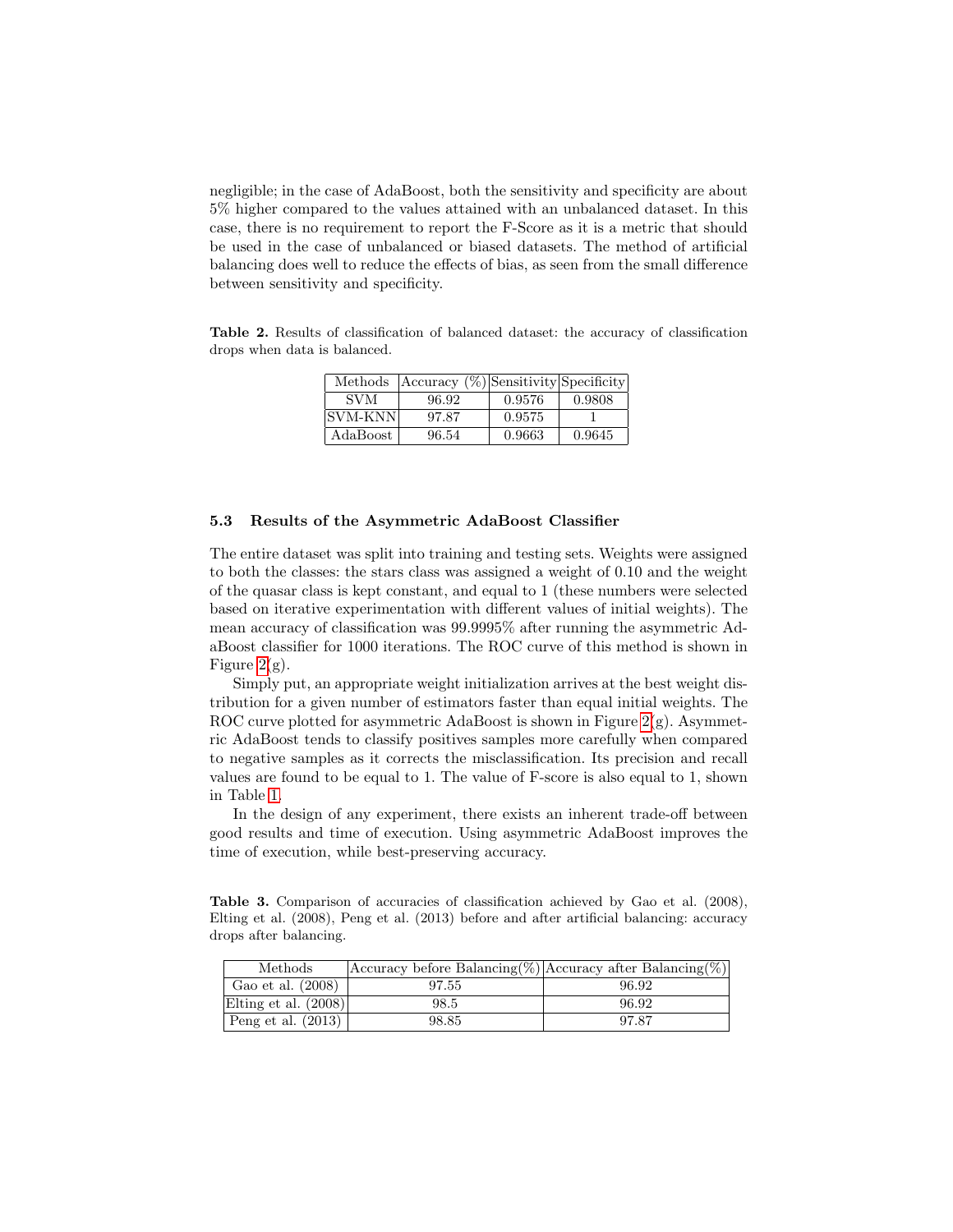

(g) Asymmetric AdaBoost: unbalanced.  $AUC = 100.0\%$ .

<span id="page-7-0"></span>Fig. 2. ROC curves of the different methods explored: all the values for area under the curve (AUC) are provided with the plots, for the different cases. Note how the values of AUC are more for the balanced cases, as compared to the unbalanced cases.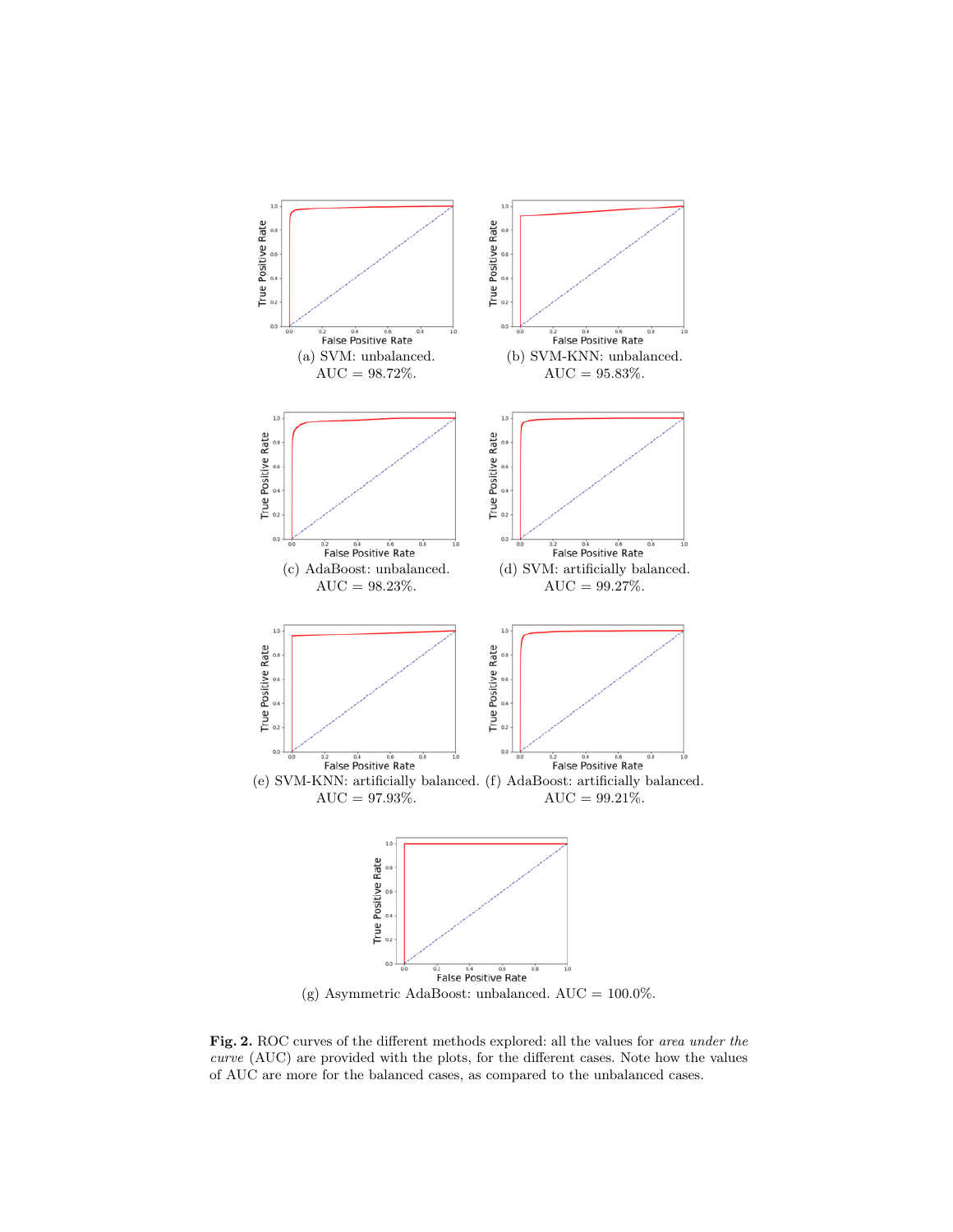# 6 Discussion

We implemented the methods for quasar-star classification which are already reported in the literature literature, with and without artificial balancing. An accuracy of 98.6% was obtained for SVM and 98.86% accuracy for the SVM-KNN method without artificial balancing. The artificial balancing of the dataset was accomplished by considering an equal number of quasar and star samples for classification (which is equal to the number of quasars in the dataset, as the quasars' class has lesser number of samples). The accuracy of classification of artificially balanced data drops from 98.6% to 95.8% for SVM with linear kernel and 98.86% to 97.05% for the SVM-KNN method. This is shown in Tables [1](#page-5-0) and [2.](#page-6-0)

The choice of classifiers has further been verified by exploring the separability of the data. The data is not separable across the axes of  $u - g$ ,  $g - r$ ,  $r - i$ , and  $i-z$ : using any of these four features alone, it is very difficult to discern between the two classes, as the majority of the data points are overlapping, or very close to each other in the feature space, along these axes. However, when considering the redshift  $(Z)$ , we can observe that the data is considerably separable based on this feature. There's a slight overlap, near the edge or corner points of the quasars' class (this can be observed by inspecting the corner points of the convex hull of the quasars' class): since the overlap is very little, SVM is an appropriate method to be explored as a classifier. However, the slight overlap results in accuracy of 96.92% by SVM (Tabl[e2\)](#page-6-0)and not 100%. On the other hand, treebased classifiers work by multiple recursive partitioning of the feature space, and hence, in general, are the choice of classifiers for datasets which are mostly linearly inseparable. Since the overlap is not much, with the appropriate initial weights and with the cumulative effect of the remaining features, Asymmetric AdaBoost resulted in an accuracy which is near perfect (Tabl[e1\)](#page-5-0)!

# 7 Conclusion

Asymmetric AdaBoost is endowed with greater computational efficacy compared to SVM. Given high accuracy, fast speed and easy modulation of parameters in contrast to SVM, asymmetric AdaBoost is a good choice as a classifier as specified in Tables [1](#page-5-0) and [2.](#page-6-0)

The approaches explored in this paper can be used to solve the star-quasar classification problem in particular, and other problems in astronomy in general. These classifiers can be used to classify multi-wavelength astronomical data sources and pre-select quasar candidates for large surveys. The paper is firmly focused on scientific correctness and algorithmic relevance. Different ML approaches have been discussed and should be interpreted in that light, not as a suite of trial and error approaches to pick the better ones.